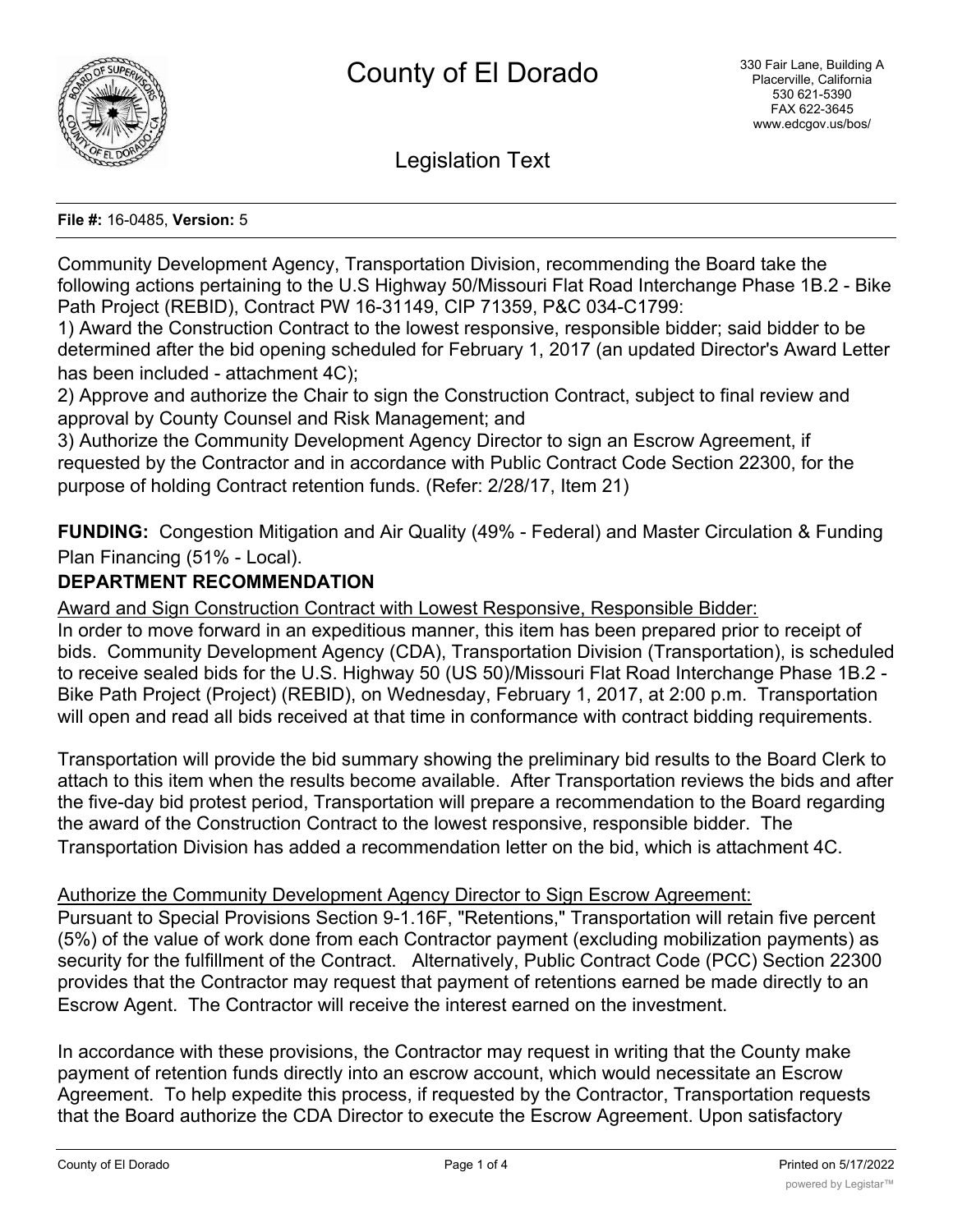#### **File #:** 16-0485, **Version:** 5

completion of portions of the Contract and upon written notification from the CDA Director, the Contractor will receive incremental releases from the Escrow Agent paid into the account and any interest earned thereon. A portion of the retention and interest will be retained in the escrow account until thirty-five days after the recordation of the Notice of Acceptance of the Contract at which time, upon written notification from the CDA Director, these funds will be released to the Contractor.

#### Contract Change Orders (CCOs):

In any contract there is a need to be able to make changes and the CCO process facilitates the ability to make necessary changes when needed within a contract.

#### *Supplemental CCOs*

Certain types of work are necessary to complete the Project, which cannot be estimated accurately because they require a variable effort to complete. These items are referred to as supplemental items and are identified in the Contract Documents as CCO work to be performed and paid for on a time and material basis, using California Department of Transportation (Caltrans) standard force account billing procedures. The work is authorized by issuance of a CCO, which also encumbers the funds anticipated to be needed for each of the planned supplemental items of work, and is billed against as the work progresses. The amount of each CCO is based on an evaluation by Transportation staff of the Project components, area, and time frame. Supplemental items in this contract include Dust Control, Water Pollution Control Program Best Management Practices Implementation, Flagging, and Payment Adjustment for Price Index totaling 3% of the original Contract value. Because this work is anticipated and budgeted for separately, Supplemental CCOs are not included in the 10% cap normally associated with Contingency CCOs.

## *Contingency CCOs*

With construction contracts, there is an expectation that unanticipated changes will be encountered once construction begins. To prepare for this, a 10% contingency budget is set aside. PCC Section 20142 and County Resolution 102-2012 authorize the CDA Director to execute individual CCOs, the maximum value of which is based on the original contract amount with a not-to-exceed limit. This authority is also for a cumulative total of Contingency CCOs not to exceed 10% of the original Contract value.

## **DISCUSSION / BACKGROUND**

The proposed Project consists of completing the Class I Bike Lane along US 50, including retaining walls and drainage improvements.

This Project was previously advertised on June 15, 2016, under Contract PW 15-31087. All previous bids were rejected by the Board on August 2, 2016 (Item 20) because the two bids received were significantly over the Engineer's Estimate. In accordance with PCC 22038, Transportation compared the Project's unit prices to other recently bid County projects and updated the unit prices as appropriate. No change in scope was made for the rebid of this Project.

An Environmental Impact Report (EIR) and Supplemental EIR, prepared in accordance with the California Environmental Quality Act and the National Environmental Policy Act, and the Missouri Flat Area Master Circulation and Funding Plan for the Project were adopted by the Board on August 31, 2004. A Final Supplement to the EIR for the US 50/Missouri Flat Road Interchange Project to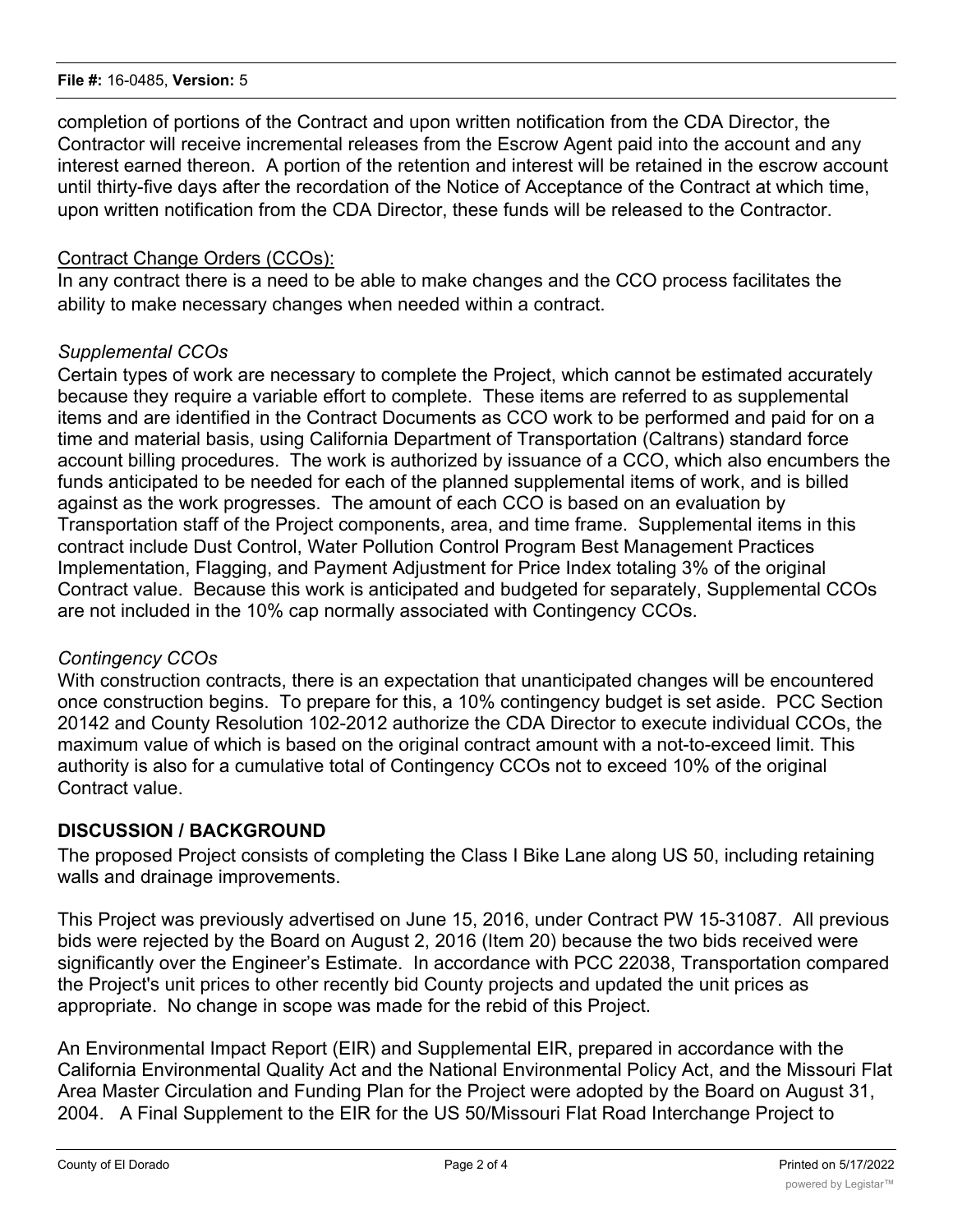include the US 50/Weber Creek Bridge Bicycle/Pedestrian Facility Project was adopted by the Board on August 25, 2009 (Item 16).

No right-of-way or environmental permits were required for the Project.

Transportation received federal funding authorization, an E-76, for construction phase activities on June 10, 2016.

As this Project is partially federally funded, the Contract Documents include all required federal provisions and incorporate the current Caltrans Disadvantaged Business Enterprise (DBE) requirements. The DBE goal is 11%.

On January 3, 2017 (Item 20), the Board adopted and approved the Contract Documents and authorized advertisement for construction bids for the Project.

## **ALTERNATIVES**

1) Do not award the Project to any bidder. Transportation will make changes directed by the Board and re-advertise the Project.

2) Cancel the Project. The Board has previously approved the Project and canceling the Project may include the consequence of reimbursing all grant funding received to date.

## **OTHER DEPARTMENT / AGENCY INVOLVEMENT**

County Counsel and Risk Management have reviewed and approved the Contract Documents.

## **CAO RECOMMENDATION**

It is recommended that the Board approve this item.

#### **FINANCIAL IMPACT**

There is no change to Net County Cost associated with this item. The Engineer's Estimate for the construction phase of the Project is \$1,839,000 which includes an estimated bid of \$1,436,719; supplemental items of work totaling \$43,101; construction management, survey, materials testing, and design support during construction totaling \$215,508; and contingency of \$143,672.

Funding for this Project is budgeted in the adopted 2016 Capital Improvement Program with a construction phase budget of \$1,839,000.

## **CLERK OF THE BOARD FOLLOW UP ACTIONS**

1) Upon approval by County Counsel and Risk Management, Transportation will forward the Construction Contract, together with the required bonds and insurance, and the approved Contract Routing Sheet to the Clerk for the Chair's signature.

2) The Clerk will forward the fully executed Construction Contract to the Community Development Agency, Contracts and Procurement Unit, for further processing.

#### **STRATEGIC PLAN COMPONENT**

**Infrastructure**